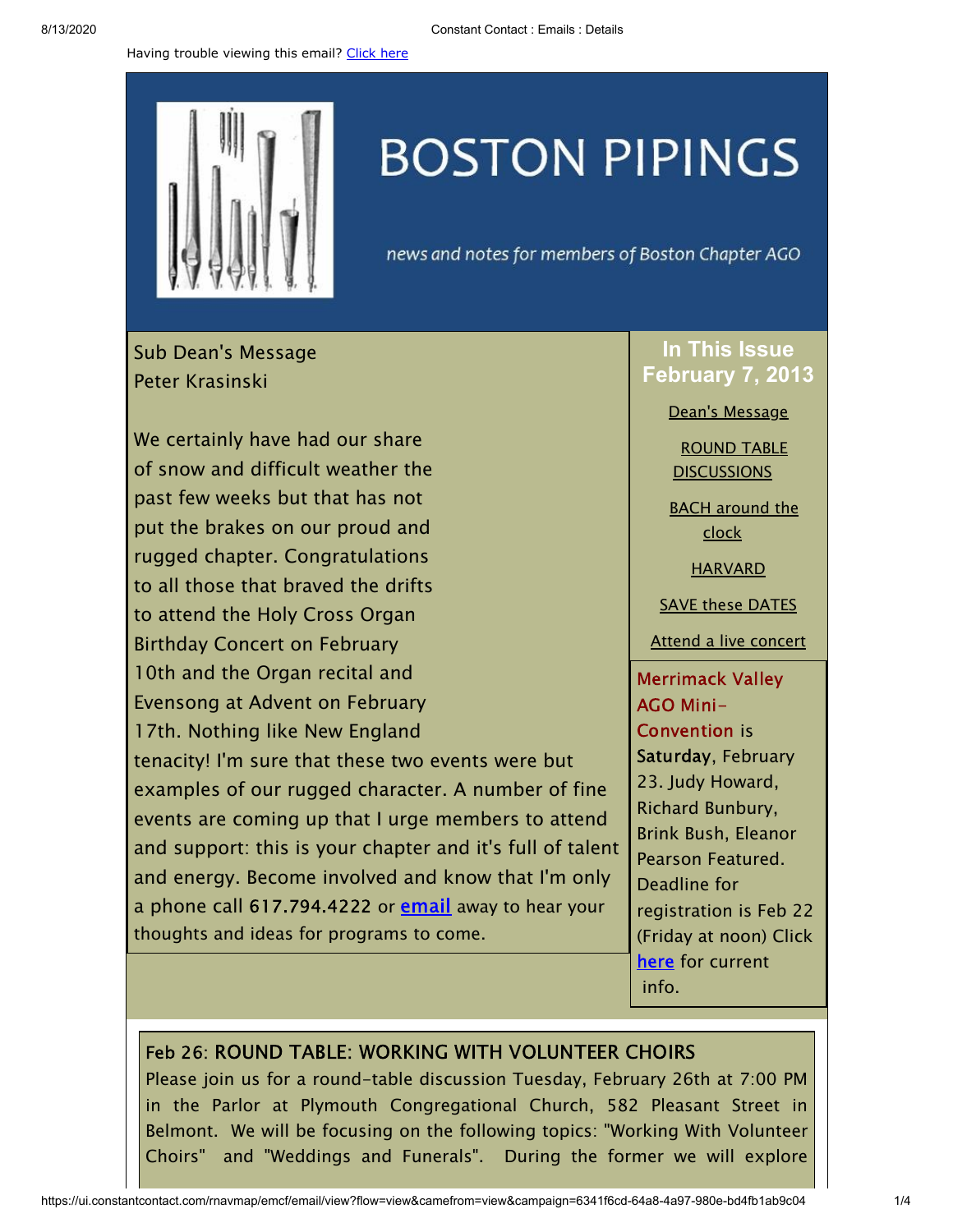## 8/13/2020 Constant Contact : Emails : Details

methods for recruiting members, how to most effectively work with a wide range of abilities and preparation practices when attendance is less than perfect and the effective rehearsal planning involved to address these topics. For the latter topic, "Weddings and Funerals" we will explore unusual repertoire and requests therein, preliminary education and planning, consultation, how to most appropriately handle difficult requests, and how most effectively to explain fees to both clergy and client.

[Plymouth](http://www.plymouthchurch.net/for-visitors) Church is located at 582 Pleasant Street (Route 60) Belmont, MA 02478. We will be meeting in the Parlor which is most easily accessed from the side door at the front of the church, facing Pleasant Street. The main sanctuary doors will not be open. The parlor is immediately to the left of the side door and the comfortable venue will be well-lit for first-time visitors. If you have any questions the evening of the event, please contact Christine Hogan [christine@hogans.org](mailto:christine@hogans.org) 617-834-8146 (cell phone) as she will have her cell phone with her for the duration of the meeting.

<span id="page-1-0"></span>**March 16: BACH AROUND THE CLOCK** - from Sunrise to Sundown

The Boston AGO has teamed up with WGBH [Classical](http://www.wgbh.org/995/index.cfm?MM=1) New England and **First [Lutheran](http://www.flc-bostonmusic.org/) Church** to expand our popular annual celebration of Bach's birthday. On Saturday, March 16, for fully twelve hours (6am to 6pm!), free programs will celebrate the diversity of the master's compositional output. Included are four organ recitals, an organ introduction for children, concert programs by Boston Baroque, Handel and Haydn Society, and New England Conservatory, and many more! There's even an option for a German lunch (reservations required).

More information is here: <http://www.flc-bostonmusic.org/>

<span id="page-1-1"></span>HARVARD MASTER-CLASSES March 3 & 13 HARVARD RECITALS February 26, March 5, 12 & 26

All members of the Boston AGO are warmly invited to attend two master classes in the Memorial Church, Harvard University. The first, featuring guest artist Nathan Laube, is Sunday evening, March 3rd at 7:30pm. Recently appointed to the faculty of the Eastman School of Music, Mr. Laube will coach several Harvard organ students on the new Fisk organ prior to his recital in the church on Tuesday, March 5th.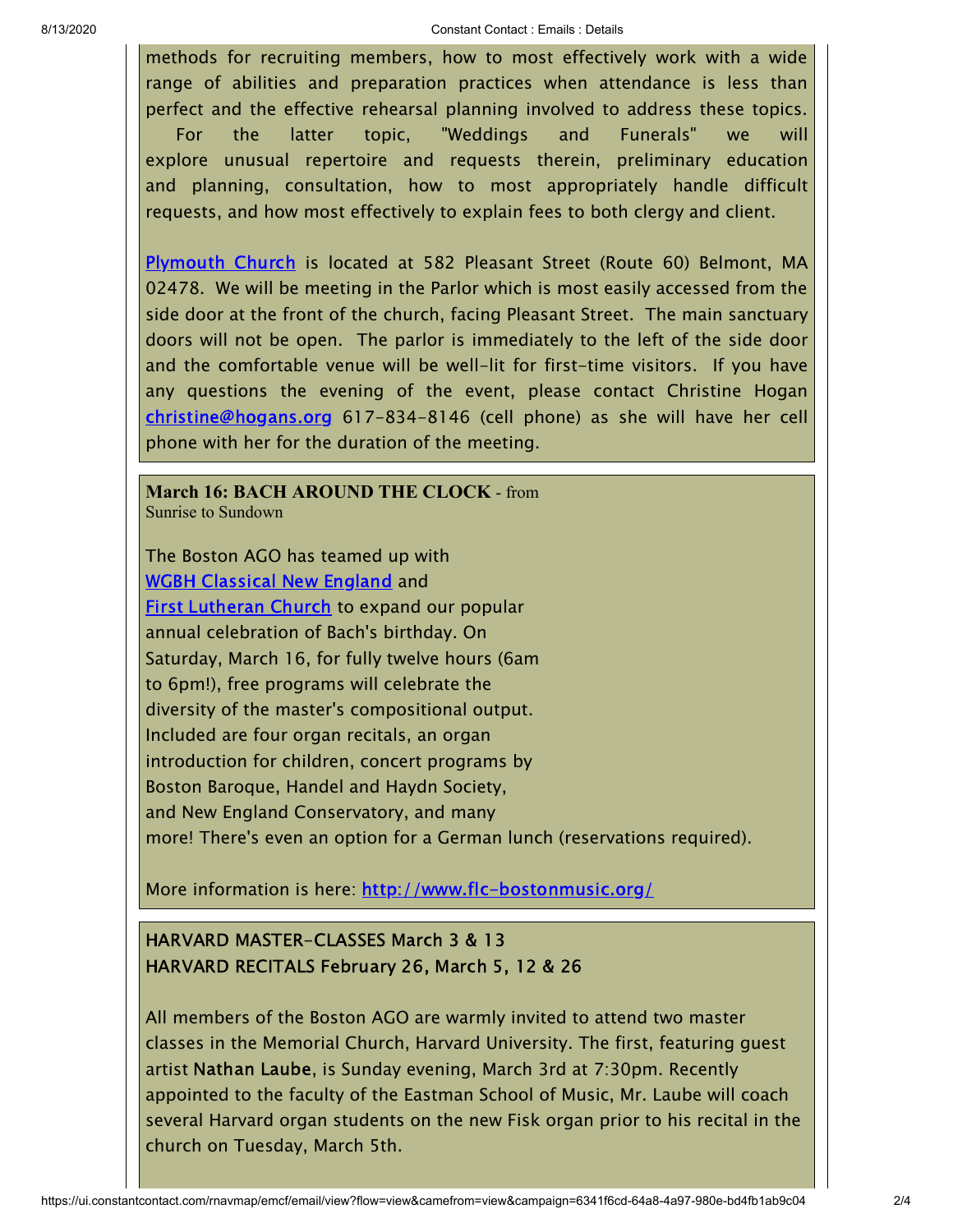8/13/2020 Constant Contact : Emails : Details

The following week, and coinciding with his March 14-16 BSO appearances, Olivier Latry will coach students in open session on Wednesday, March 13th at 5:00pm.

In addition, the Harvard Tuesday Recital Series continues with Nancy Granert on February 26, Worcester-native Amanda Mole on March 12th, and Peter Sykes on March 26th.

All are invited, and each event is free! Contact [Chris](mailto:christian_lane@harvard.edu) Lane for more information.

<span id="page-2-0"></span>Save the Dates:

March 24 Noon-3:30 Organ Improv Round Table Brookline

April 5 Marilyn Keiser in NYC, recital and gala [tribute](http://www.agohq.org/cgi-bin/cginews.pl?record=108) by AGO National

April 6 AGO Competition for Organ Performances Details TBA

April 13 1 pm Wilhelm Middelschulte Sesquicentinnial Church of the Advent, Boston with Brink Bush and Heinrich Christensen

April 20 9:30 am - 2 pm In Search of Searles, Methuen Memorial Music Hall, Methuen MA

<span id="page-2-1"></span>May 14 Faxon 100 Details TBA

**Check out performances on our BAGO calendar page [here.](http://www.bostonago.org/info/calendar/)** February 22--[Harpsichord](http://www.assumption.edu/humanarts) in Worcester February 24--<u>E'song</u> in Newton February 24--Hatsumi Miura in [Marblehead](http://www.stmichaels1714.org/worship_music_choir_recitalpro.htm#top) February 24--Judy Hancock in [Worcester](http://events.holycross.edu/events/index.php?com=detail&eID=6638) February 26--Nancy Granert at Harvard March 1--Parisian Salon in Sudbury